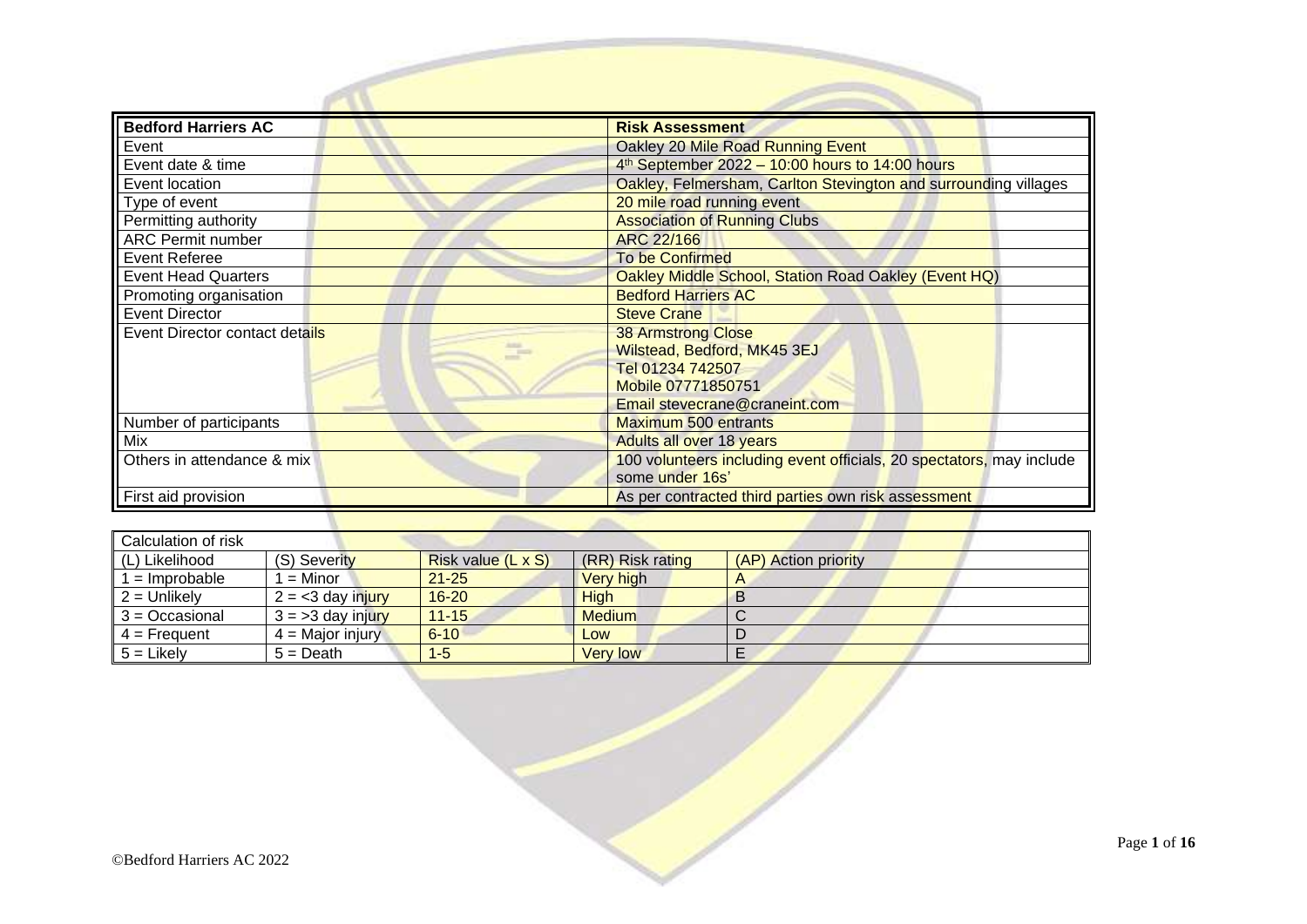|                                                                          | <b>Covid and Government restrictions</b>                      |                      |                |                                                               |              |                                                                                                                                                                                                                                                                                                                                                                                                                                                                                                                                                                                                                                                                    |                                                               |  |  |  |  |  |
|--------------------------------------------------------------------------|---------------------------------------------------------------|----------------------|----------------|---------------------------------------------------------------|--------------|--------------------------------------------------------------------------------------------------------------------------------------------------------------------------------------------------------------------------------------------------------------------------------------------------------------------------------------------------------------------------------------------------------------------------------------------------------------------------------------------------------------------------------------------------------------------------------------------------------------------------------------------------------------------|---------------------------------------------------------------|--|--|--|--|--|
| <b>Nature of Hazard</b>                                                  | <b>Persons at Risk</b>                                        | with<br>contr<br>ols | S              | <b>RR</b>                                                     | <b>AP</b>    | <b>Control Measures</b>                                                                                                                                                                                                                                                                                                                                                                                                                                                                                                                                                                                                                                            | <b>Action By</b>                                              |  |  |  |  |  |
| Residual risk of<br>transmission -<br>risk based on<br>mass 'gun' start. | Participants                                                  | $\overline{4}$       | $\overline{3}$ | 12<br><b>Maxi</b><br>mum<br>for<br>race<br>to go<br>ahea<br>d | $\mathbf{C}$ | The race briefing will be delivered in a socially distanced<br>manner and then participants will move to start area where<br>they will assemble en-masse for a very short period of time.<br>Review Risk Assessment and any additional measures 4<br>weeks and 2 weeks before the event - Aim for remaining<br>risk (RR) of Low or at highest Medium at the time of the<br>race.<br>Follow all Government rules and Run Britain guidance,<br>continually reviewing for changes impacting the race.                                                                                                                                                                 | Race Director<br>Harriers Club<br>Committee<br>Safety Officer |  |  |  |  |  |
| Residual risk of<br>transmission - all<br>other stages of<br>the event   | Participants,<br>Volunteers, Race<br>Officials,<br>Spectators | 3                    | $\overline{4}$ | 12                                                            | $\mathsf{C}$ | Ensure strong hygiene and sanitising methods for any food<br>and drink served including no contact from servers - all food<br>service to be positioned for self collection by<br>gloved/masked servers.<br>Provision of water is essential at the event. Masked and<br>gloved servers are sufficient to control this - equivalent of<br>Perspex screens are not required, as this reduces overall<br>ventilation. Cross handling of equipment between<br>volunteers and race officials to be kept to a minimum. If<br>essential, wiping down at exchanges. Only one volunteer to<br>have possession and use of microphone for PA system<br>during the whole event. | Race Director                                                 |  |  |  |  |  |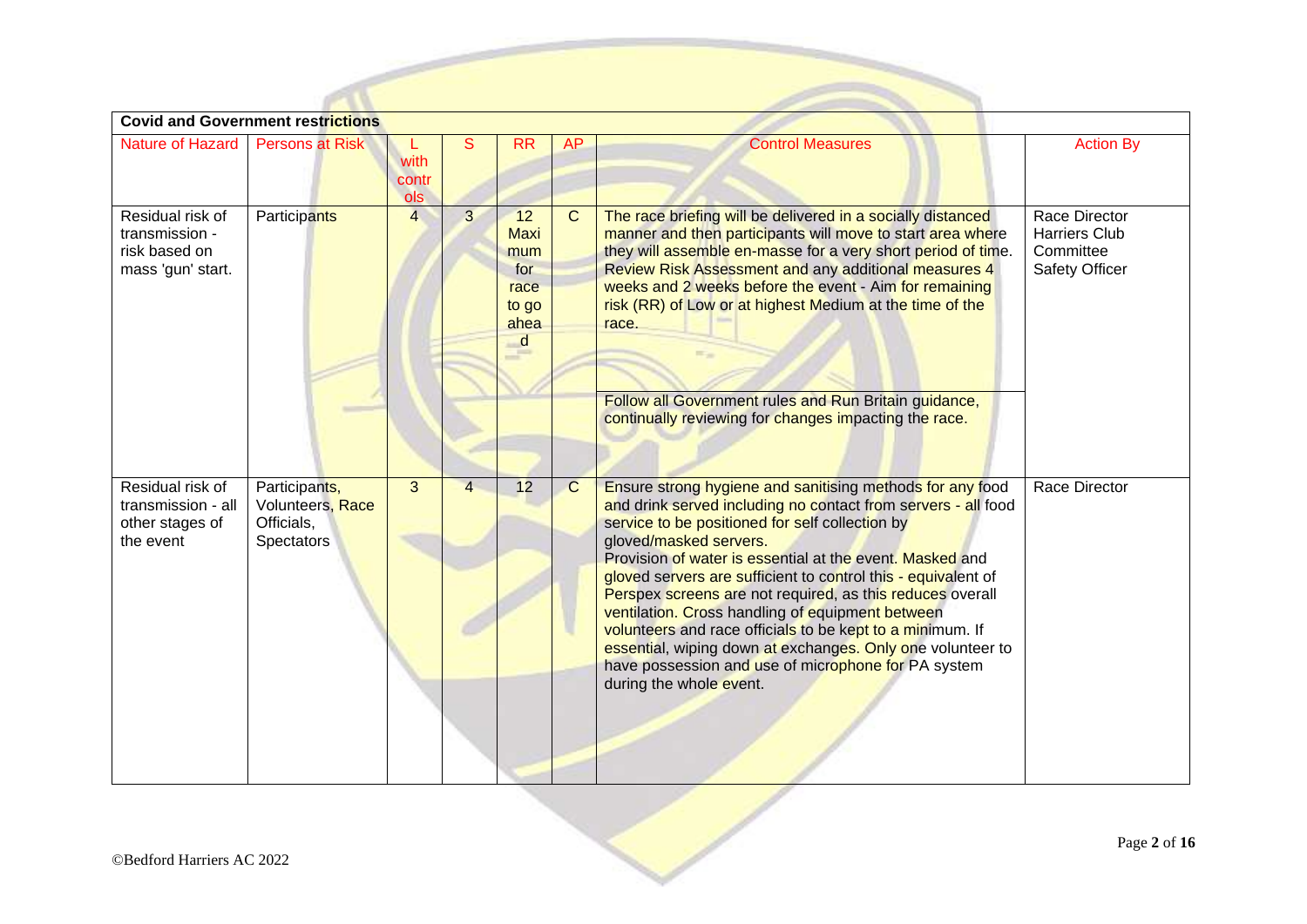| Unexpected<br>return to<br>lockdown<br>measures e.g. if<br>any gathering<br>limits are<br>introduced or<br>social distancing<br>has to be<br>implemented. | Participants,<br>Volunteers, Race<br>Officials,<br>Spectators        | 4              |                | 4 | E. | This risk is to the race not safety. Include in Race<br>Registration documentation clarity on a provision to<br>postpone or cancel the race if conditions require. The Race<br>Management will apply a precautionary principle and if the<br>decision is marginal, we err on the side of postponement or<br>cancellation giving maximum possible notice where<br>possible whilst reserving the right to cancel at short notice if<br>needed.                                                                                   | Race Director        |
|-----------------------------------------------------------------------------------------------------------------------------------------------------------|----------------------------------------------------------------------|----------------|----------------|---|----|--------------------------------------------------------------------------------------------------------------------------------------------------------------------------------------------------------------------------------------------------------------------------------------------------------------------------------------------------------------------------------------------------------------------------------------------------------------------------------------------------------------------------------|----------------------|
| People arrive<br>with or develop a<br>cough or other<br>symptoms                                                                                          | Participants,<br>Volunteers, Race<br>Officials.<br><b>Spectators</b> | $\overline{2}$ | 4              | 8 | D  | Include reminders on this key message in pre-race briefing<br>and Race Registration documentation. Harder to define and<br>control spectators and there are few actual spectators; not<br>possible for Club to control these - instead instruct marshals<br>to ask people with any sypmtoms to go home or seek<br>immediate medical attention if needed; beyond the standard<br>first aid facilities, no 'holding area' should be created for<br>people with symptoms. See also general section on race<br>cancellation below. | <b>Race Director</b> |
| Covid Risk to<br>first aiders                                                                                                                             | First aiders                                                         | $\overline{2}$ | $\overline{4}$ | 8 | D  | Contracted Medical Support to provide First Aid for the<br>event who are competent to do this, including with Covid<br>risk. Full PPE to be provided by their people. Basic PPE<br>(mask and gloves) available for all Race Marshals - they will<br>not provide first aid but assistance may be offered e.g.<br>helping people off the running route.                                                                                                                                                                          | Race Director        |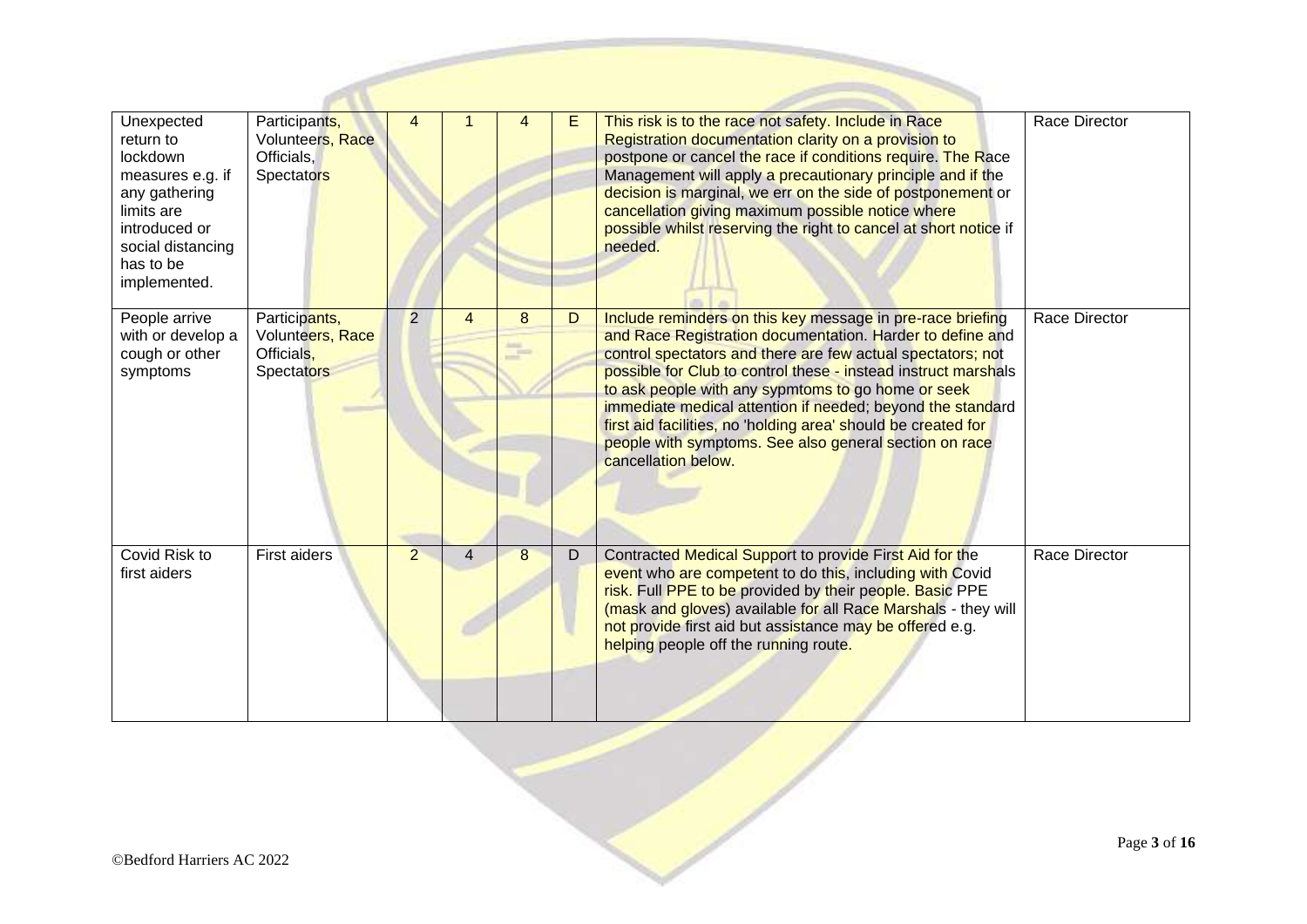| <b>Risk from</b><br>runners spitting -<br>some runners<br>would be prone<br>to this conditions<br>such as Catarrh<br>(not Covid<br>related) | Participants,<br>Volunteers, Race<br>Officials.<br>Spectators        | $\overline{2}$ |                | 8                | D              | Race Registration documentation to request no spitting and<br>recommend for those prone to the issue to bring<br>tissues/small polythene bag if required.                                                                                                                                                                                                                                                                                                                 | Race Director |
|---------------------------------------------------------------------------------------------------------------------------------------------|----------------------------------------------------------------------|----------------|----------------|------------------|----------------|---------------------------------------------------------------------------------------------------------------------------------------------------------------------------------------------------------------------------------------------------------------------------------------------------------------------------------------------------------------------------------------------------------------------------------------------------------------------------|---------------|
| Track and trace -<br>post race<br>positive test for<br>one or more<br>participants                                                          | Participants,<br>Volunteers, Race<br>Officials.<br><b>Spectators</b> | 3 <sup>1</sup> | 1              | 3<br>$\bigoplus$ | E              | Risk is more about subsequent self isolation (risk of actual<br>transmission is covered by each risk) - A condition of<br>registration will be that the Club will hand over contact<br>information to NHS Track & Trace. Any spectators will be<br>required to scan race QR Code using NHS covid-19 app,<br>whilst contact information for participants, volunteers and<br>race officials will have been obtained through race<br>registration / club membership details. | Race Director |
| Hand/contact<br>transmission risk                                                                                                           | Participants,<br>Volunteers, Race<br>Officials,<br>Spectators        | 3              | $\overline{4}$ | 12               | $\mathsf{C}$   | Sanitisers to be placed on any tables provided.                                                                                                                                                                                                                                                                                                                                                                                                                           | Race Director |
| Risk of<br>transmission<br>around provision<br>and use of toilet<br>facilities                                                              | Participants,<br>Volunteers, Race<br>Officials,<br>Spectators        | $\overline{3}$ | $\overline{4}$ | 12               | $\mathsf{C}$   | Portaloos, with a sanitisation process e.g. table and<br>sanitiser.                                                                                                                                                                                                                                                                                                                                                                                                       | Race Director |
| Risk in<br>Registration<br>queues -                                                                                                         | Participants,<br>Volunteers, Race<br><b>Officials</b>                | 3              | $\overline{4}$ | 12               | C              | Minimise by online registration and spread out arrival.                                                                                                                                                                                                                                                                                                                                                                                                                   | Race Director |
| Race Awards                                                                                                                                 | Participants,<br>Volunteers, Race<br><b>Officials</b>                | 3              | $\overline{4}$ | $\overline{12}$  | $\overline{C}$ | Award and prize ceremony assembly generally occurs in a<br>loosely assembled crowd and lasts about 5 minutes.<br>Sanitiser available for prize handover.                                                                                                                                                                                                                                                                                                                  | Race Director |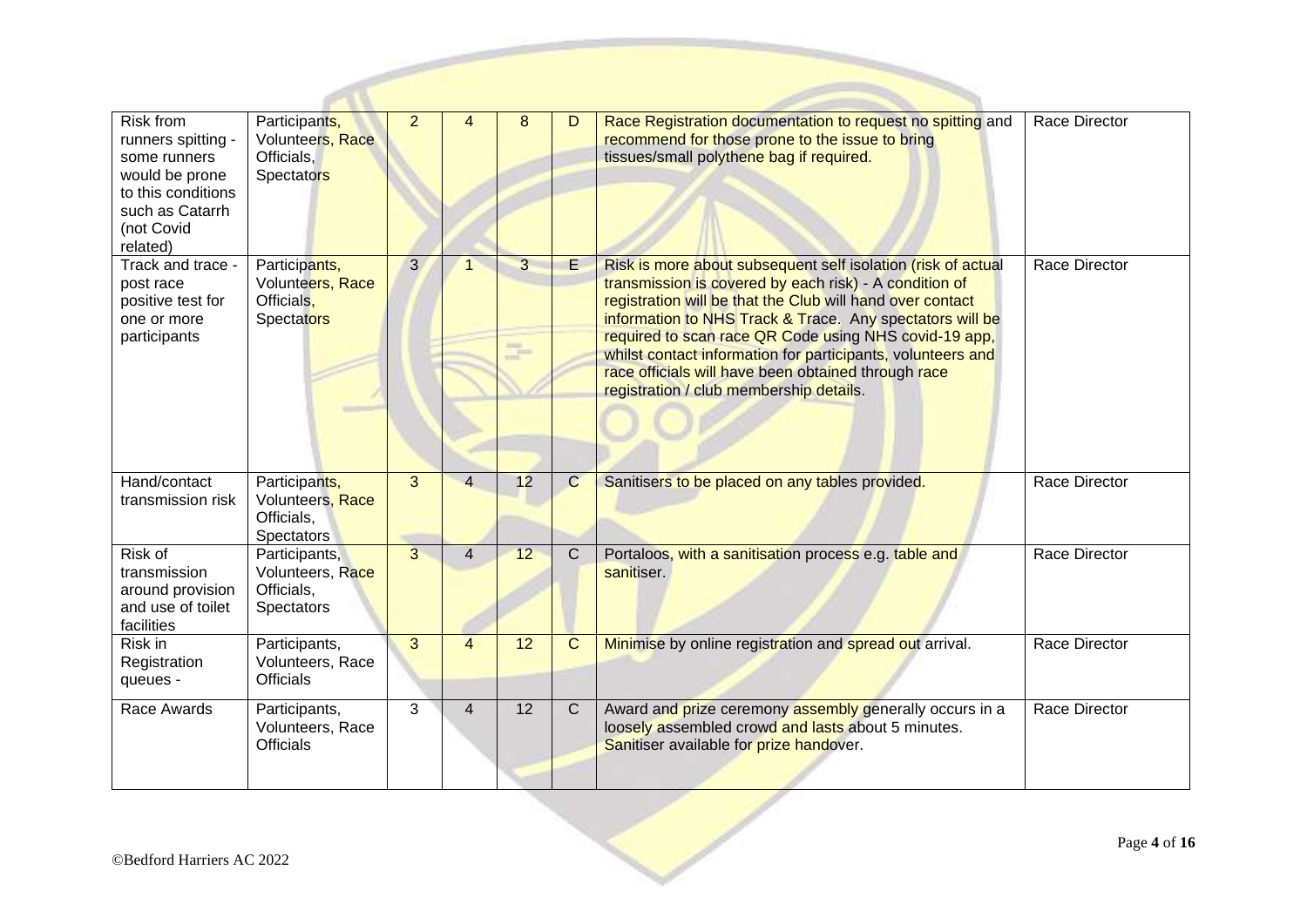| Off course and pre/post Event risks                                                 |                                                          |                |                |                 |           |                                                                                                                                                                                                                                                                                                                                                                     |                                                            |  |  |  |  |  |
|-------------------------------------------------------------------------------------|----------------------------------------------------------|----------------|----------------|-----------------|-----------|---------------------------------------------------------------------------------------------------------------------------------------------------------------------------------------------------------------------------------------------------------------------------------------------------------------------------------------------------------------------|------------------------------------------------------------|--|--|--|--|--|
| <b>Risk</b>                                                                         | Persons at risk                                          | ъ              | S              | <b>RV</b>       | <b>AP</b> | Action to reduce risk                                                                                                                                                                                                                                                                                                                                               | Person responsible<br>for implementing<br>action           |  |  |  |  |  |
| Injury or death from<br>fire in buildings<br>used at Event HQ                       | Participants,<br>volunteers,<br>officials,<br>spectators |                | 5              | 5               | E         | <b>Ensure fire doors are not obstructed and access to fire</b><br>extinguishers is unimpeded. Catering personnel and<br>baggage handlers to be briefed on emergency exit points<br>and location of fire extinguishers                                                                                                                                               | <b>Event Director</b>                                      |  |  |  |  |  |
| Water<br>contamination at<br>Event HQ                                               | Participants,<br>volunteers,<br>officials,<br>spectators |                | $\overline{2}$ | $\overline{2}$  | E.        | No action, reasonable to assume that Event HQ has<br>potable water supply.                                                                                                                                                                                                                                                                                          |                                                            |  |  |  |  |  |
| <b>Electrical shock</b><br>from appliances at<br>Event HQ                           | Participants,<br>volunteers,<br>officials.<br>spectators | $\mathbf{1}$   | 5              | 5 <sup>1</sup>  | E         | No action, reasonable to assume that Event HQ has<br>appliances checked and certified accordingly. Additionally<br>hired in equipment also has been electronically checked<br>and certified.                                                                                                                                                                        |                                                            |  |  |  |  |  |
| <b>Risk from</b><br>transporting gas<br>bottles for catering                        | Officials, driver<br>of van                              | $\overline{1}$ | 5              | 5               | E         | Keep to maximum of 2 gas cylinders per vehicle; ensure<br>securely stowed, no leakage and no smoking in the vehicle;<br>ensure fire extinguisher (2kg dry powder) on board to put<br>out small fires not involving the cylinders; in the event of a<br>fire ensure emergency services immediately informed of the<br>presence of and number of gas bottles on board | Event Director; van<br>driver(s)                           |  |  |  |  |  |
| Illness from food &<br>beverage<br>preparation &<br>supply                          | Participants,<br>volunteers,<br>officials,<br>spectators | $\overline{2}$ | $\overline{2}$ | $\overline{4}$  | E         | Check to ensure that food handling & preparation staff have<br>suitable qualifications/<br>instruction.                                                                                                                                                                                                                                                             | Event Director &<br>Catering Manager                       |  |  |  |  |  |
| Injury from water<br>boilers used to<br>prepare hot<br>beverages                    | Volunteers                                               | $\overline{2}$ | 3              | 10              | D         | Check to ensure water boiler/s safely and stably positioned.<br>Users suitably instructed on safe use.                                                                                                                                                                                                                                                              | <b>Event Director</b><br>&Catering Manager                 |  |  |  |  |  |
| Injury due to<br>collision with<br>vehicles during<br>vehicle parking<br>activities | Participants,<br>volunteers,<br>officials,<br>spectators | $\overline{2}$ | 3              | $6\overline{6}$ | D         | Parking areas to be supervised by marshals wearing Hi-Vis<br>tabards                                                                                                                                                                                                                                                                                                | Location dependent.<br>Event Director, Car<br>Park Manager |  |  |  |  |  |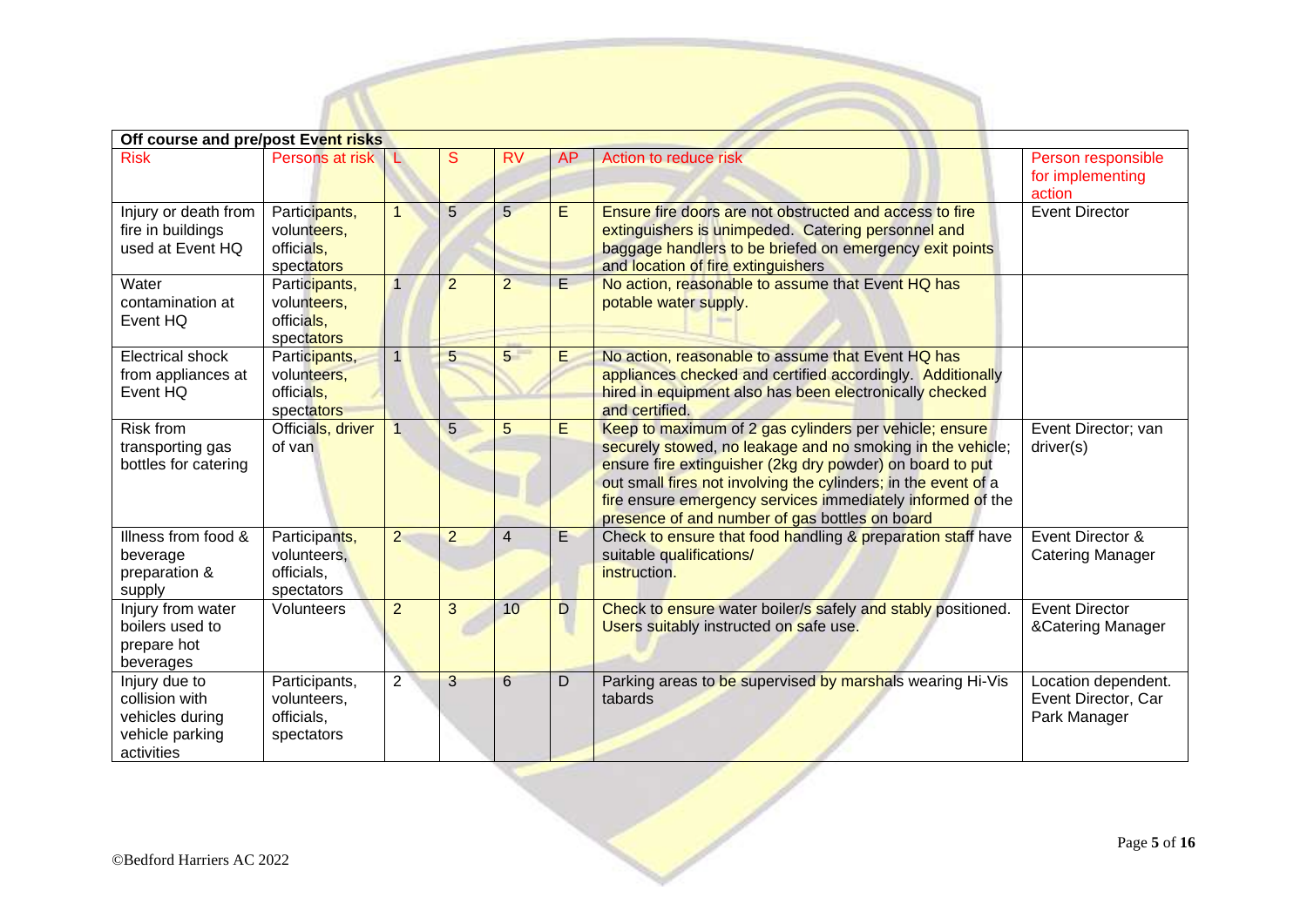| Water<br>contamination at<br>refreshment points.                                                                | Participants                                    |                | $\overline{2}$ | $\overline{2}$ | Е              | Potable water to be supplied to finish water station, any<br>equipment/containers to be sterile, unused disposable cups<br>to be supplied, refreshment station personnel to be<br>provided with & use sterile gloves.                                                                                                                                                                                                                  | <b>Event Director and</b><br><b>Water Station</b><br>Manager |
|-----------------------------------------------------------------------------------------------------------------|-------------------------------------------------|----------------|----------------|----------------|----------------|----------------------------------------------------------------------------------------------------------------------------------------------------------------------------------------------------------------------------------------------------------------------------------------------------------------------------------------------------------------------------------------------------------------------------------------|--------------------------------------------------------------|
| Injury due to<br>collision with<br>vehicles during<br>course set<br>up/break down.                              | Volunteers                                      | $\overline{2}$ | 5              | 10             | $\overline{D}$ | Wear Hi Vis tabards.<br>Work in pairs.<br>Vehicles equipped with amber flashing roof warning lights                                                                                                                                                                                                                                                                                                                                    | <b>Event Director</b>                                        |
| Injury due to falling<br>components during<br>rig & de-rig of finish<br>line overhead<br>gantry.                | Volunteers                                      | $\overline{2}$ | 5              | 10             | D              | Supervision of operations by experienced volunteer.<br>Wear hard hats provided. Wear Hi-Vis<br>Rig & de-rig operations have a separate risk assessment.                                                                                                                                                                                                                                                                                | Event<br>Director/Ground crew<br>mgr.                        |
| On course non-point specific                                                                                    |                                                 |                |                |                |                |                                                                                                                                                                                                                                                                                                                                                                                                                                        |                                                              |
| <b>Risk</b>                                                                                                     | Persons at risk                                 |                | S              | <b>RR</b>      | <b>AP</b>      | Action to reduce risk                                                                                                                                                                                                                                                                                                                                                                                                                  | Person responsible<br>for implementing<br>action             |
| Hypothermia due<br>to low temperature<br>and/or wind chill                                                      | Participants,<br>volunteers,<br>event officials | $\overline{2}$ | 5              | 10             | D              | Participants to be advised to wear appropriate clothing via<br>website, runners' notes and via PA on event day.                                                                                                                                                                                                                                                                                                                        | <b>Event Director</b>                                        |
| factor and/or<br>rain/sleet/snow and<br>other injury due to<br>exposure after<br>withdrawal on<br>course due to |                                                 |                |                |                |                | Volunteers and event officials advised to wear appropriate<br>clothing via volunteers' notes and verbally on event day via<br>volunteers briefing. Course marshals to be equipped with<br>foil blankets for emergency use, collected at volunteers<br>briefing.                                                                                                                                                                        | <b>Chief Marshal</b>                                         |
| injury or fatigue                                                                                               |                                                 |                |                |                |                | Sweep vehicle to ensure all participants have completed<br>the course or are otherwise accounted for and to release<br>marshals. Sweep vehicle equipped with amber flashing<br>roof warning light and caution runners signage travelling at<br>12 minutes per mile at an appropriate distance behind last<br>runner. Sweep vehicle mobile phone to call for 'withdrawal'<br>vehicle or ambulance to collect participant as appropriate | <b>Chief Marshal</b>                                         |
| Slip hazard caused<br>by frost/ice/snow                                                                         | Participants,<br>volunteers,<br>event officials | 3              | 3              | 9              | D              | Depending on degree of severity.<br>Extreme – event cancelled. Communication via website,<br>email & text messaging.                                                                                                                                                                                                                                                                                                                   | Event Director &<br><b>Chief Marshal</b>                     |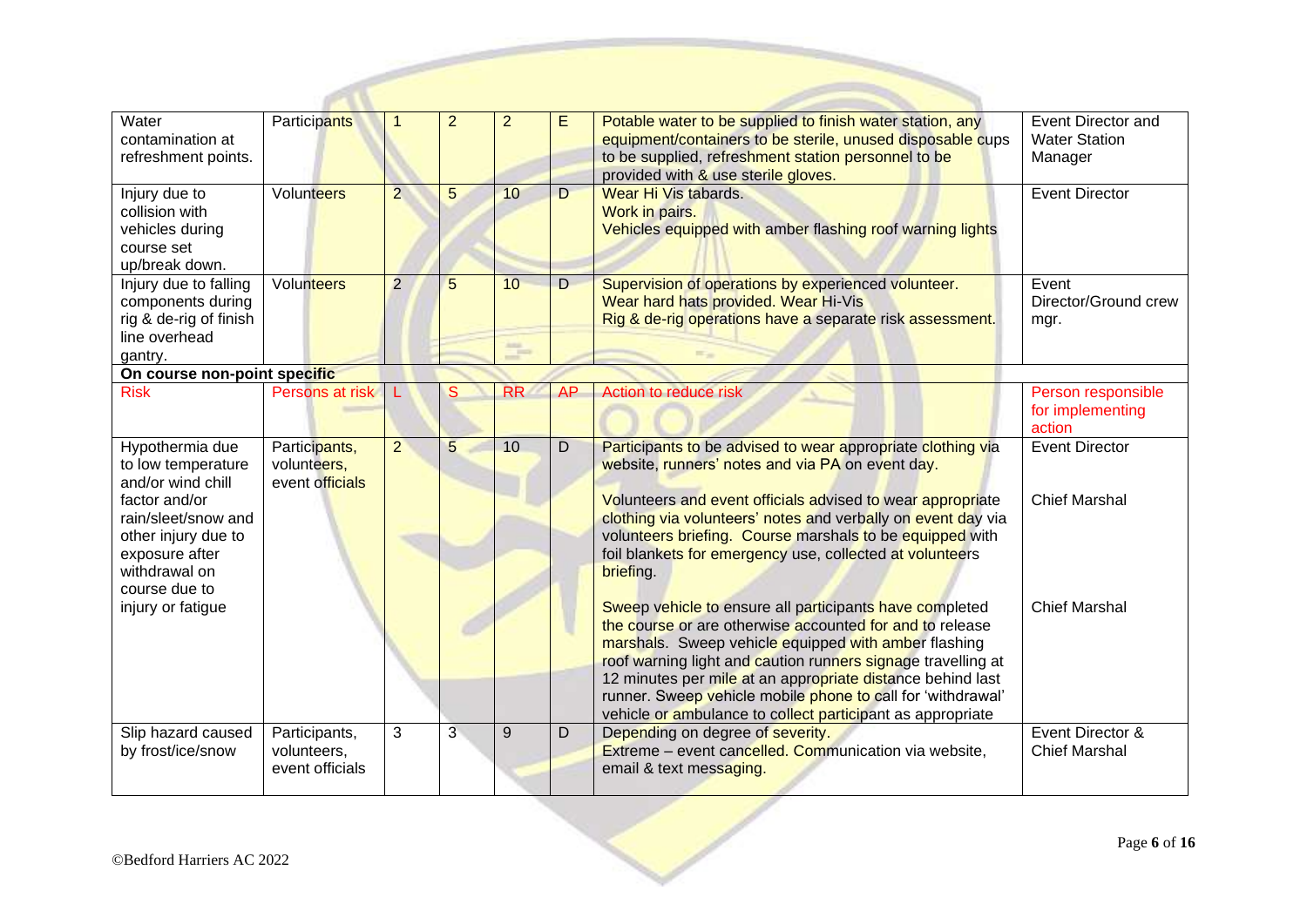|                                                                                             |                                                 |                |                |                |   | Moderate and Light - participants, volunteers, event officials<br>advised at briefings.                                                                                                                                                                                                                                 | Event Director &<br><b>Chief Marshal</b>              |
|---------------------------------------------------------------------------------------------|-------------------------------------------------|----------------|----------------|----------------|---|-------------------------------------------------------------------------------------------------------------------------------------------------------------------------------------------------------------------------------------------------------------------------------------------------------------------------|-------------------------------------------------------|
| Limited vision due<br>to fog/mist leading<br>to injury due to<br>collision with<br>vehicles | Participants,<br>volunteers,<br>event officials | $\overline{3}$ | 5              | 15             | D | Depending on degree of severity.<br>Dense and unlikely to lift - event cancelled.<br>Light and vision not significantly impaired - event proceeds<br>with caution.<br>See 'Other Considerations'                                                                                                                        | Event Director &<br><b>Chief Marshal</b>              |
| Dehydration<br>brought on by<br>higher than<br>expected<br>temperature                      | Participants                                    | $\mathbf{1}$   | 3              | $\overline{4}$ | E | <b>Additional water stations</b>                                                                                                                                                                                                                                                                                        | <b>Event Director/Water</b><br><b>Station Manager</b> |
| Injury caused by<br>lightening or<br>airborne debris<br>from strong winds                   | Participants,<br>volunteers,<br>event officials | $\overline{2}$ | 5              | 10             | D | Event cancelled - See 'Other Considerations'                                                                                                                                                                                                                                                                            | Event Director &<br><b>Chief Marshal</b>              |
| Trip hazards -pot<br>holes, & other trip<br>hazards.                                        | <b>Participants</b>                             | 3              | $\overline{2}$ | 6              | D | Highlight hazard using a combination of Hi Vis spray paint,<br>warning cone/s.<br>Supplement with marshals depending on severity.                                                                                                                                                                                       | <b>Chief Marshal</b>                                  |
| Injury caused by<br>encounter with<br>equestrians                                           | Participants                                    | $\overline{2}$ | $\overline{3}$ | 3              | E | Advise participants at event briefing that the location is<br>open to the general public and that they need to be aware<br>of the possible presence of equestrians on the course.<br>Course marshals to advise equestrians of the presence of<br>runners.<br>Pre-event warning signage displayed 4 weeks prior to event | <b>Chief Marshal</b><br>Race Director                 |
| Injury due to<br>collision with<br>vehicles                                                 | Participants,<br>marshals,<br>event officials   | $\overline{2}$ | 5              | 10             | D | at entrances & exits to bridlepaths.<br>Advise participants at event briefing that the roads are open<br>to the general public and that they need to be aware of the<br>presence of vehicular traffic on the course and that<br>participants must keep to the left of the carriage way at all<br>times.                 | <b>Event Director</b>                                 |
|                                                                                             |                                                 |                |                |                |   | Vehicle approaches to run routes, bends & junctions to be<br>signed with 'Caution' signs. On runners right hand bends<br>'Runners Keep Left' to be signed.<br>Marshals to issue appropriate verbal warnings, e.g.<br>'Runners keep left'                                                                                | <b>Event Director/Chief</b><br>Marshal                |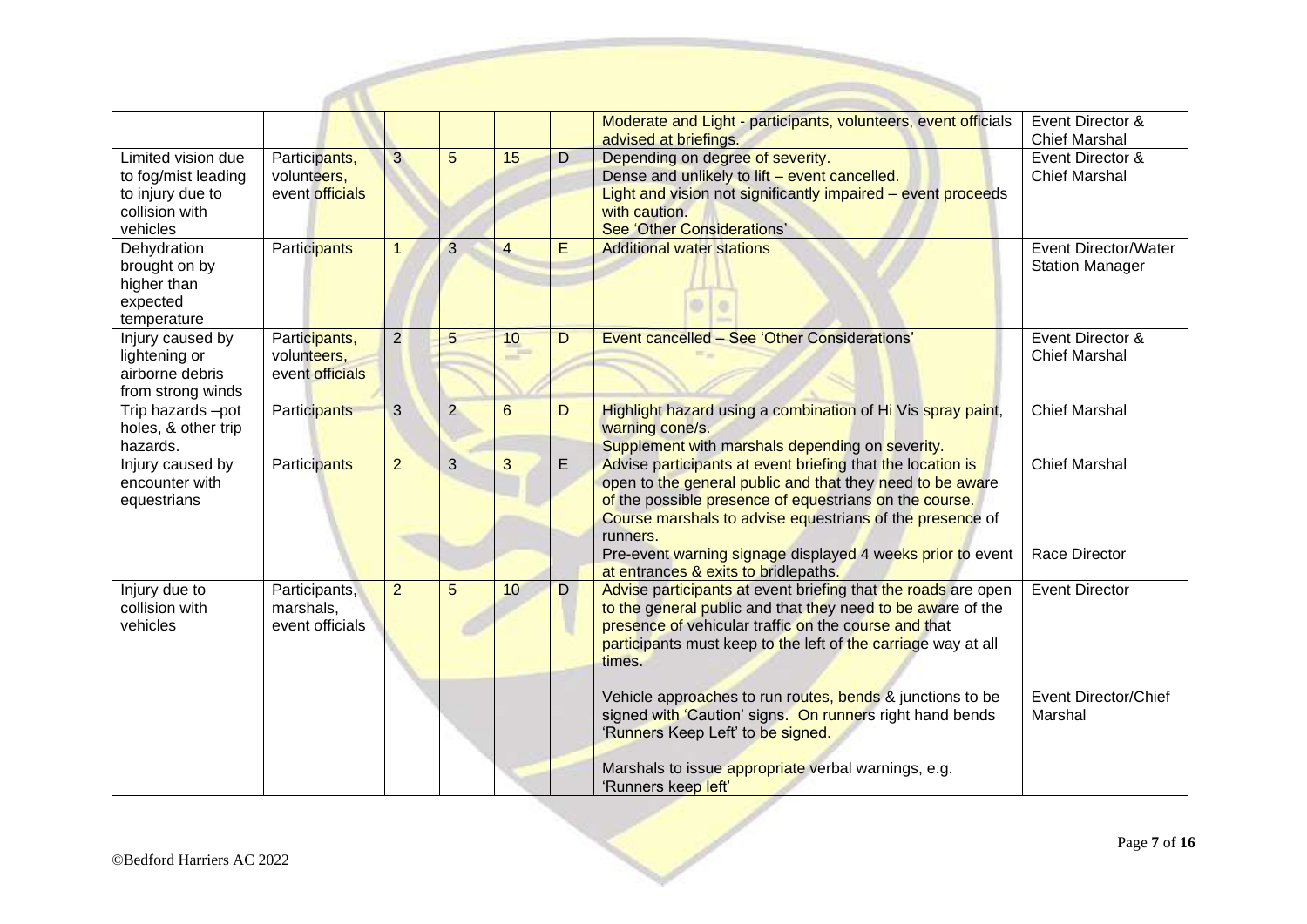| Injury due to<br>collision with<br>vehicles | <b>Participants</b> |  | 10 | Advise participants via event website, at online registration<br>point and at event briefing on the day, that head/earphones<br>(including bone conducting head/ear phones)* or similar<br>equipment should not be worn in order that participants are<br>not distracted from verbal warnings & directions issued by<br>marshals and other event officials.<br>*Medical or prescription device to aid hearing excepted. | Event Director |
|---------------------------------------------|---------------------|--|----|-------------------------------------------------------------------------------------------------------------------------------------------------------------------------------------------------------------------------------------------------------------------------------------------------------------------------------------------------------------------------------------------------------------------------|----------------|

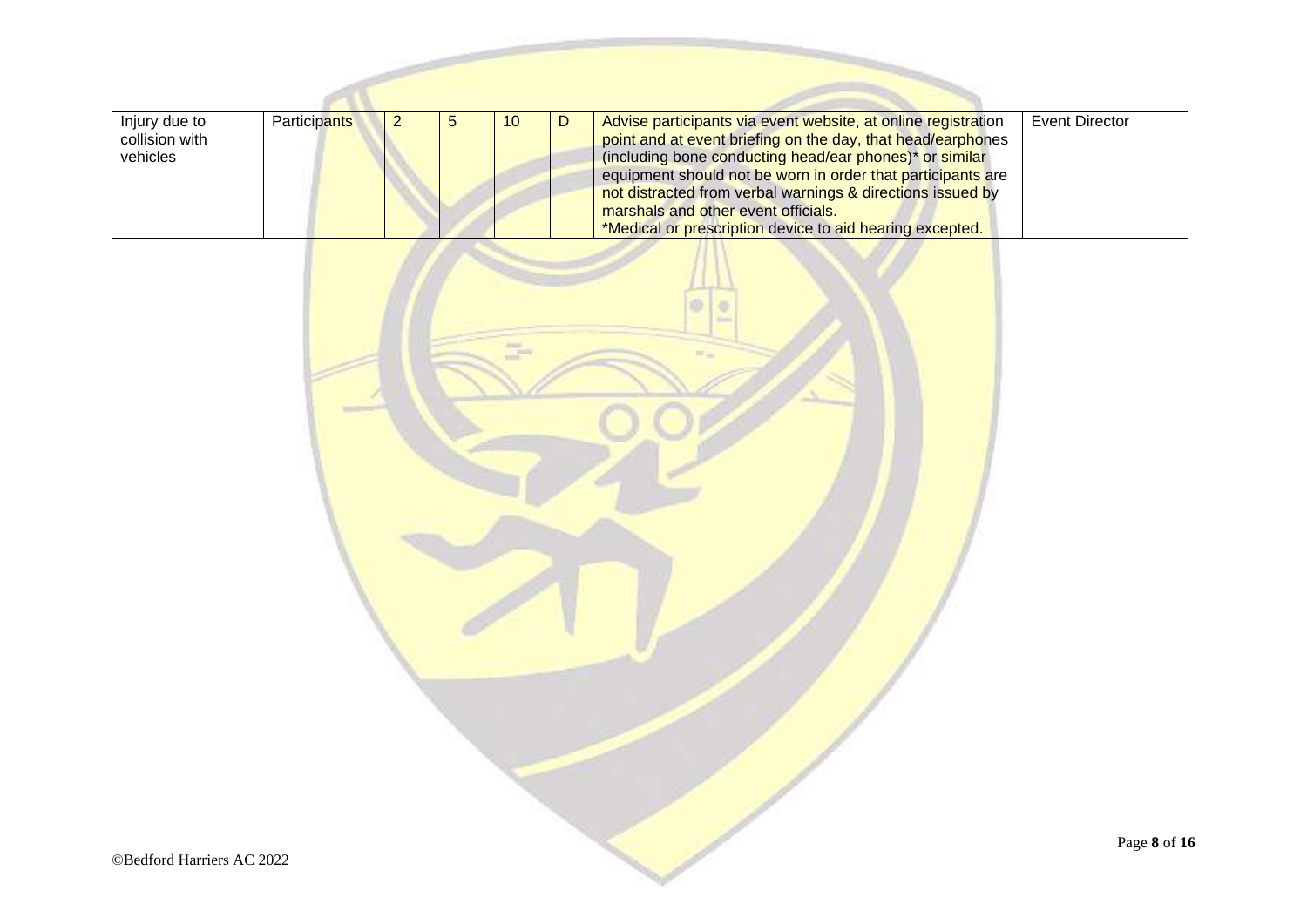| On course point specific                                                                                                                                                                                                                              |                                                              |                |                |           |             |                                                                                                                                                                                                                                                                            |                                                  |  |  |  |  |  |
|-------------------------------------------------------------------------------------------------------------------------------------------------------------------------------------------------------------------------------------------------------|--------------------------------------------------------------|----------------|----------------|-----------|-------------|----------------------------------------------------------------------------------------------------------------------------------------------------------------------------------------------------------------------------------------------------------------------------|--------------------------------------------------|--|--|--|--|--|
| <b>Risk</b>                                                                                                                                                                                                                                           | Persons at risk                                              |                | S              | <b>RR</b> | AP          | Action to reduce risk                                                                                                                                                                                                                                                      | Person responsible<br>for implementing<br>action |  |  |  |  |  |
| NB distances given from start in runners' direction<br>MP = Marshal point followed by appropriate position number as per course map.                                                                                                                  |                                                              |                |                |           |             |                                                                                                                                                                                                                                                                            |                                                  |  |  |  |  |  |
| Injury due to impact with<br>vehicles disregarding road<br>closure order during walk from<br>Event HQ grounds to start<br>assembly area in playing field.                                                                                             | Participants<br>marshals,<br>spectators &<br>event officials | $\overline{a}$ | 5              | 10        | D           | Participants directed to walk from Event HQ<br>grounds to start assembly area in playing field.<br>Marshals on walk route to provide direction and<br>observe for vehicles that have disregarded road<br>closure order.<br>Start marshal x 6<br><b>Station Rd, Oakley.</b> | <b>Start Manager</b><br><b>Event Director</b>    |  |  |  |  |  |
|                                                                                                                                                                                                                                                       |                                                              |                |                |           |             | Road closure order in place at north & south ends<br>of Station Road, with marshals at each end to<br>inform drivers wanting to enter road closed area.                                                                                                                    |                                                  |  |  |  |  |  |
| Injury due to impact with<br>vehicles disregarding road<br>closure immediately after start<br>as runners exit playing field en-<br>masse and turn right on to<br>carriageway using complete<br>width of carriageway.<br>Distance from start 0.73miles | Participants                                                 | $\overline{2}$ | $\overline{5}$ | 10        | D           | 3 x marshal at exit to playing field where runners<br>join full width of carriageway on Station Road,<br>Oakley.<br>(MP1)                                                                                                                                                  | <b>Chief Marshal</b>                             |  |  |  |  |  |
| Injury due to impact with<br>vehicles disregarding road<br>closure immediately after start<br>whilst runners are using<br>complete width of carriageway.<br>Distance from start 0.85miles                                                             | <b>Participants</b>                                          | $\overline{2}$ | 5              | 10        | D           | 1 x marshal at junction of Flax Close and Station<br>Road, Oakley.<br>(MP2)                                                                                                                                                                                                | <b>Chief Marshal</b>                             |  |  |  |  |  |
| Injury due to impact with<br>vehicles disregarding road<br>closure immediately after start<br>whilst runners are using<br>complete width of carriageway.<br>Distance from start 0.87miles                                                             | Participants                                                 | $\overline{2}$ | 5              | 10        | $\mathsf D$ | 2 x marshal at entrance to Event HQ grounds,<br>Station Rd, Oakley.<br>(MP3)                                                                                                                                                                                               | <b>Chief Marshal</b>                             |  |  |  |  |  |

De de de la provincia de la provincia de la provincia de la provincia de la provincia de la provincia de la provincia de la provincia de la provincia de la provincia de la provincia de la provincia de la provincia de la pr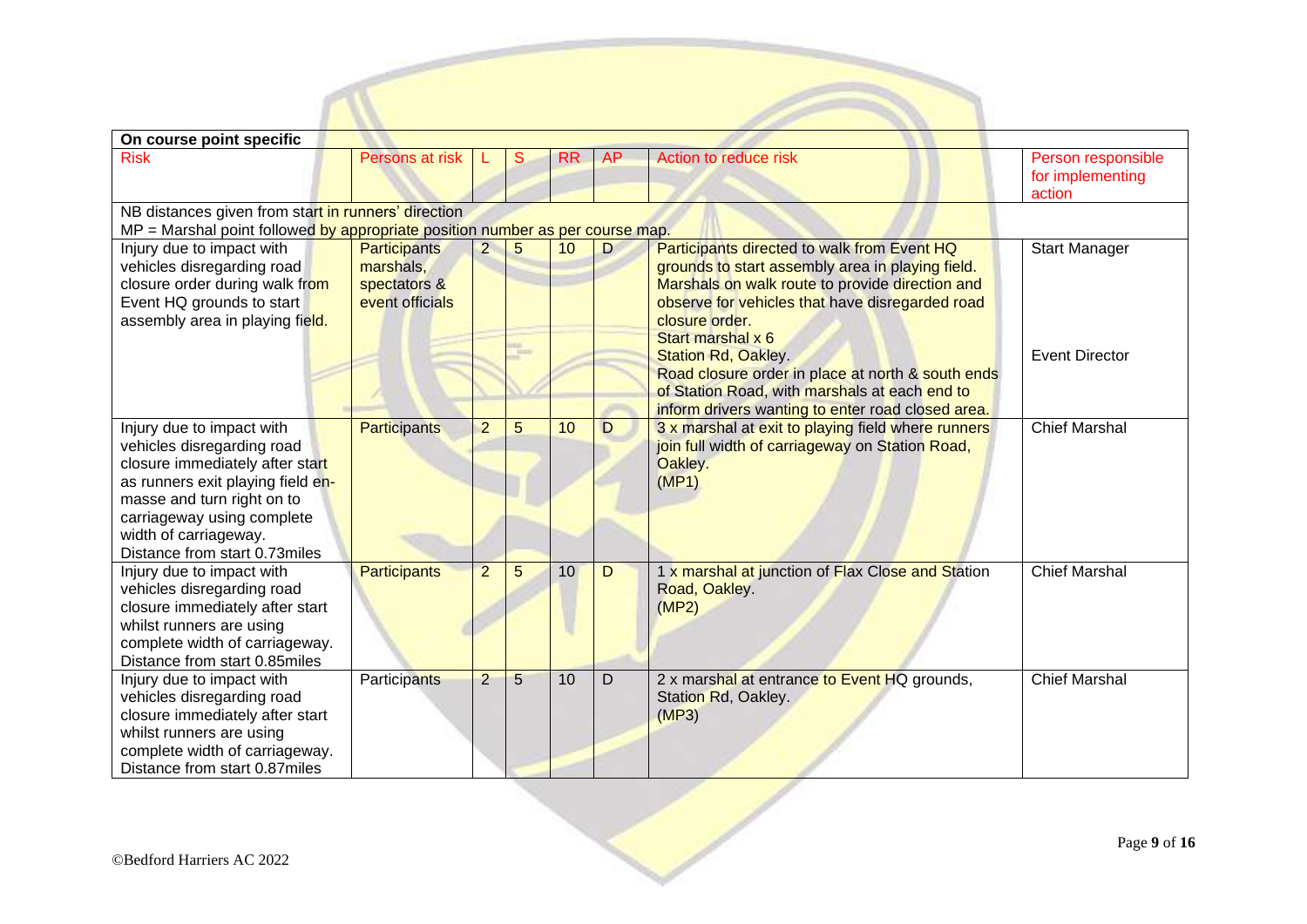| Injury due to impact with                                        | <b>Participants</b> | $\overline{2}$ | 5              | 10 | D              | 2 x marshal at entrance to Event HQ grounds,                                                 | <b>Chief Marshal</b>  |
|------------------------------------------------------------------|---------------------|----------------|----------------|----|----------------|----------------------------------------------------------------------------------------------|-----------------------|
| vehicles disregarding road                                       |                     |                |                |    |                | <b>Station Rd, Oakley.</b>                                                                   |                       |
| closure immediately after start                                  |                     |                |                |    |                | (MP4)                                                                                        |                       |
| whilst runners are using                                         |                     |                |                |    |                |                                                                                              |                       |
| complete width of carriageway.                                   |                     |                |                |    |                |                                                                                              |                       |
| Distance from start 0.91 miles                                   |                     |                |                |    |                |                                                                                              |                       |
| Injury due to impact with                                        | Participants        | $\overline{2}$ | 5              | 10 | D              | 2 x marshal at junction of Raynes Drive & Station                                            | <b>Chief Marshal</b>  |
| vehicles disregarding road                                       |                     |                |                |    |                | Road, Oakley.                                                                                |                       |
| closure immediately after start                                  |                     |                |                |    |                | (MP5)                                                                                        |                       |
| whilst runners are using                                         |                     |                |                |    |                |                                                                                              |                       |
| complete width of carriageway.                                   |                     |                |                |    |                |                                                                                              |                       |
| Distance from start 1.1 miles                                    |                     |                |                |    |                |                                                                                              |                       |
| Injury due to impact with                                        | Participants        | $\overline{2}$ | 5              | 10 | $\overline{D}$ | 1 x marshal at junction of Brockwell, Oakley.                                                | <b>Chief Marshal</b>  |
| vehicles disregarding road                                       |                     |                |                |    |                | (MP6)                                                                                        |                       |
| closure immediately after start<br>whilst runners are using      |                     |                |                |    |                |                                                                                              |                       |
| complete width of carriageway.                                   |                     |                |                |    |                |                                                                                              |                       |
| Distance from start 1.23miles                                    |                     |                |                |    |                |                                                                                              |                       |
| Injury due to impact with                                        | <b>Participants</b> | $\overline{2}$ | $\overline{5}$ | 10 | D              | 4 x marshal at cross roads, Highfield Road, High                                             | <b>Chief Marshal</b>  |
| vehicles. Runners straight on,                                   |                     |                |                |    |                | Street, Pavenham Road, Station Road, Oakley                                                  |                       |
| where vehicular traffic is                                       |                     |                |                |    |                | (MP7)                                                                                        |                       |
| negotiating cross roads.                                         |                     |                |                |    |                |                                                                                              | <b>Event Director</b> |
| Distance from start 1.35miles                                    |                     |                |                |    |                | Road closure order in place.                                                                 |                       |
|                                                                  |                     |                |                |    |                | Make marshals aware there may be additional                                                  |                       |
|                                                                  |                     |                |                |    |                | cyclists coming from Pavenham and turning into                                               |                       |
|                                                                  |                     |                |                |    |                | <b>Highfield Road.</b>                                                                       |                       |
| Injury due to impact with                                        | Participants        | $\overline{2}$ | 5              | 10 | D              | 1 x marshal at end of Stafford Causeway,                                                     | <b>Chief Marshal</b>  |
| vehicles at right hand bend.                                     |                     |                |                |    |                | Pavenham Rd, Oakley.                                                                         |                       |
| Distance from start 1.95miles                                    |                     |                |                |    |                | (MP8)                                                                                        |                       |
| Injury due to impact with                                        | <b>Participants</b> | $\overline{2}$ | 5              | 10 | D              | 5 x marshal at T junction, runners right turn into                                           | <b>Chief Marshal</b>  |
| vehicles at runners right turn at                                |                     |                |                |    |                | Church Lane, from Pavenham Rd, Pavenham.                                                     |                       |
| T junction where passing                                         |                     |                |                |    |                |                                                                                              |                       |
| vehicular traffic has priority.<br>Distance from start 3.19miles |                     |                |                |    |                | Marshals to be aware there may be additional<br>cyclists coming from Stevington direction as |                       |
|                                                                  |                     |                |                |    |                | runners are turning right.                                                                   |                       |
|                                                                  |                     |                |                |    |                | (MP <sub>9</sub> )                                                                           |                       |
| Injury due to impact with                                        | Participants        | $\overline{2}$ | 5              | 10 | D              | 1 x marshal on top of hill, Church Lane, Pavenham                                            | <b>Chief Marshal</b>  |
| vehicles at right hand bend.                                     |                     |                |                |    |                | on approach to Felmersham.                                                                   |                       |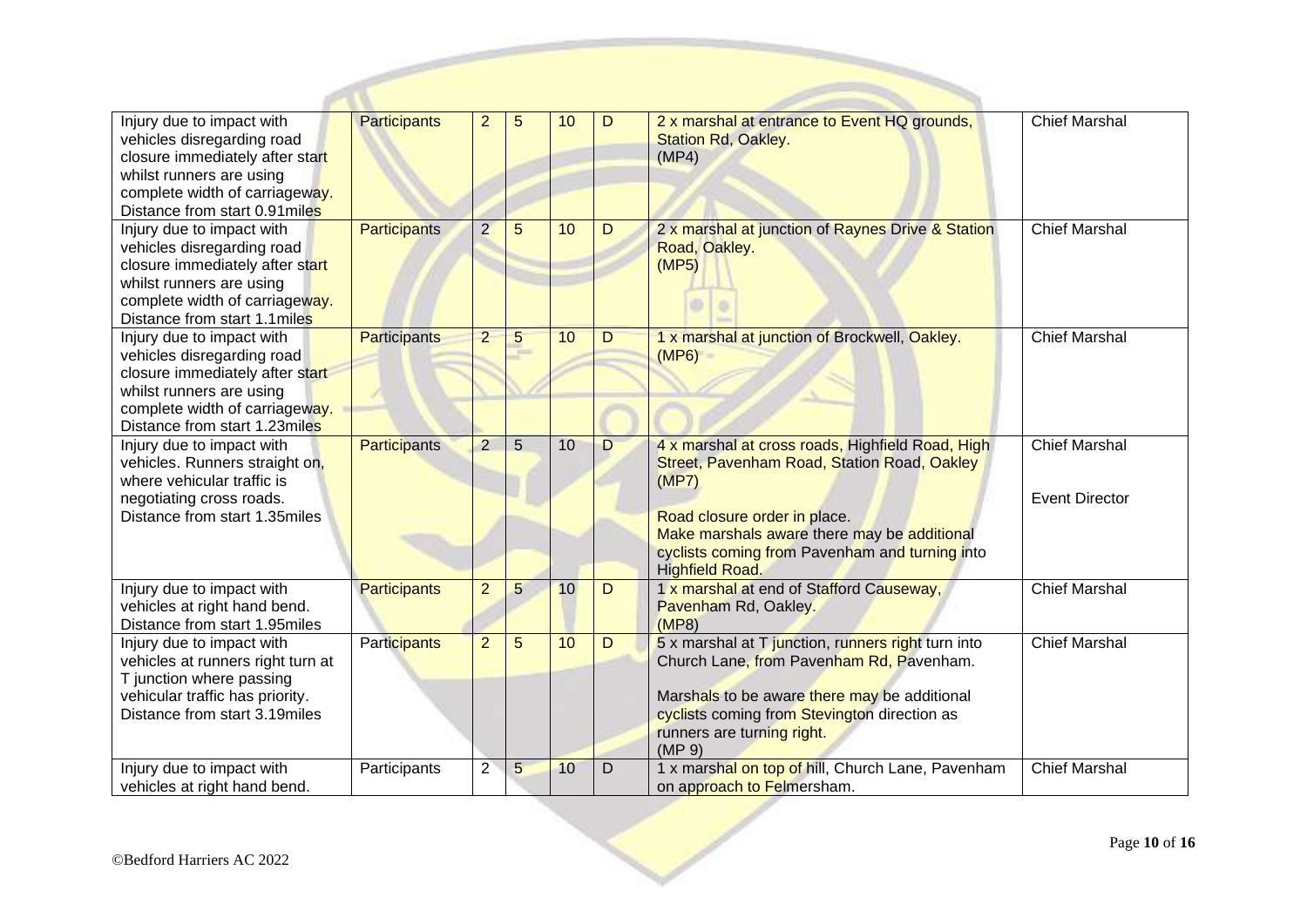| Distance from start 3.90miles                  |                     |                |                 |    |   | (MP10)                                                  |                      |
|------------------------------------------------|---------------------|----------------|-----------------|----|---|---------------------------------------------------------|----------------------|
| Injury due to impact with                      | <b>Participants</b> | $\overline{2}$ | 5               | 10 | D | 1 x marshal at T junction Pavenham Road and             | <b>Chief Marshal</b> |
| vehicles at T junction in                      |                     |                |                 |    |   | Grange Road, Felmersham, runners turn left.             |                      |
| Felmersham                                     |                     |                |                 |    |   | (MP11)                                                  |                      |
| Distance from start 4.55miles                  |                     |                |                 |    |   |                                                         |                      |
| Injury due to impact with                      | <b>Participants</b> | $\overline{2}$ | $\overline{5}$  | 10 | D | 1 x marshal near junction of Town Lott Lane and         | <b>Chief Marshal</b> |
| vehicles at right hand bend.                   |                     |                |                 |    |   | <b>Grange Road, Felmersham</b>                          |                      |
| Distance from start 4.67miles                  |                     |                |                 |    |   | (MP 12)                                                 |                      |
| Injury due to impact with                      | <b>Participants</b> | $\overline{2}$ | 5               | 10 | D | 2 x marshal on T junction, Grange Road, Hunts           | <b>Chief Marshal</b> |
| vehicles at T junction.                        |                     |                |                 |    |   | Lane, Carlton Road, Felmersham, runners turn left       |                      |
| Distance from start 4.74miles                  |                     |                |                 |    |   | (MP13)                                                  |                      |
| Injury due to impact with                      | <b>Participants</b> | $\overline{2}$ | 5               | 10 | D | 2 x marshal at T junction of Felmersham Road,           | <b>Chief Marshal</b> |
| vehicles at runners left turn at T             |                     |                | m               |    |   | Bridge End and Pavenham Road, Chellington.              |                      |
| junction, where passing                        |                     |                |                 |    |   | <b>Runners turn left.</b>                               |                      |
| vehicular traffic has priority.                |                     |                |                 |    |   | $(MP14)$ .                                              |                      |
| Distance from start 7.20miles                  |                     |                |                 |    |   | Marshals to be aware there may be additional            |                      |
|                                                |                     |                |                 |    |   | cyclists coming from Harrold and following the          |                      |
|                                                |                     |                |                 |    |   | same route as the runners.                              |                      |
| Injury due to impact with                      | <b>Participants</b> | $\overline{2}$ | $\overline{5}$  | 10 | D | 5 x marshals at T junction of Pavenham Road, High       | <b>Chief Marshal</b> |
| vehicles at runners right turn                 |                     |                |                 |    |   | Street and Oakley Road, Pavenham. Runners turn          |                      |
| where passing vehicular traffic                |                     |                |                 |    |   | right.<br>(MP <sub>15</sub> )                           |                      |
| has priority.<br>Distance from start 8.65miles |                     |                |                 |    |   |                                                         |                      |
|                                                |                     |                |                 |    |   | Make marshals aware there may be additional             |                      |
|                                                |                     |                |                 |    |   | cyclists coming toward them down from Carlton,          |                      |
|                                                |                     |                |                 |    |   | these cyclists will be turning left as the runners turn |                      |
|                                                |                     |                |                 |    |   | right.                                                  |                      |
| Injury due to impact with                      | <b>Participants</b> | $\overline{2}$ | $5\phantom{.0}$ | 10 | D | 1 x marshal by Midway House, Oakley Rd,                 | <b>Chief Marshal</b> |
| vehicles at right bend.                        |                     |                |                 |    |   | Pavenham.                                               |                      |
| Distance from start 8.9miles                   |                     |                |                 |    |   | (MP 16)                                                 |                      |
| Injury due to impact with                      | <b>Participants</b> | $\overline{2}$ | 5               | 10 | D | 2 x marshal on runners left at Stevington Cross         | <b>Chief Marshal</b> |
| vehicles at cross roads where                  |                     |                |                 |    |   | Roads junction of Court Lane, Church Rd Silver          |                      |
| runners continue straight ahead                |                     |                |                 |    |   | Street and Park Rd, Stevington.                         |                      |
| traffic negotiates cross roads.                |                     |                |                 |    |   | (MP 17)                                                 |                      |
| Distance from start 10.31miles                 |                     |                |                 |    |   |                                                         |                      |
| Injury due to impact with                      | Participants        | $\overline{2}$ | 5               | 10 | D | 1 x marshal at bend on Park Road, Stevington.           | <b>Chief Marshal</b> |
| vehicles at sharp right turn bend              |                     |                |                 |    |   | (MP 18)                                                 |                      |

P St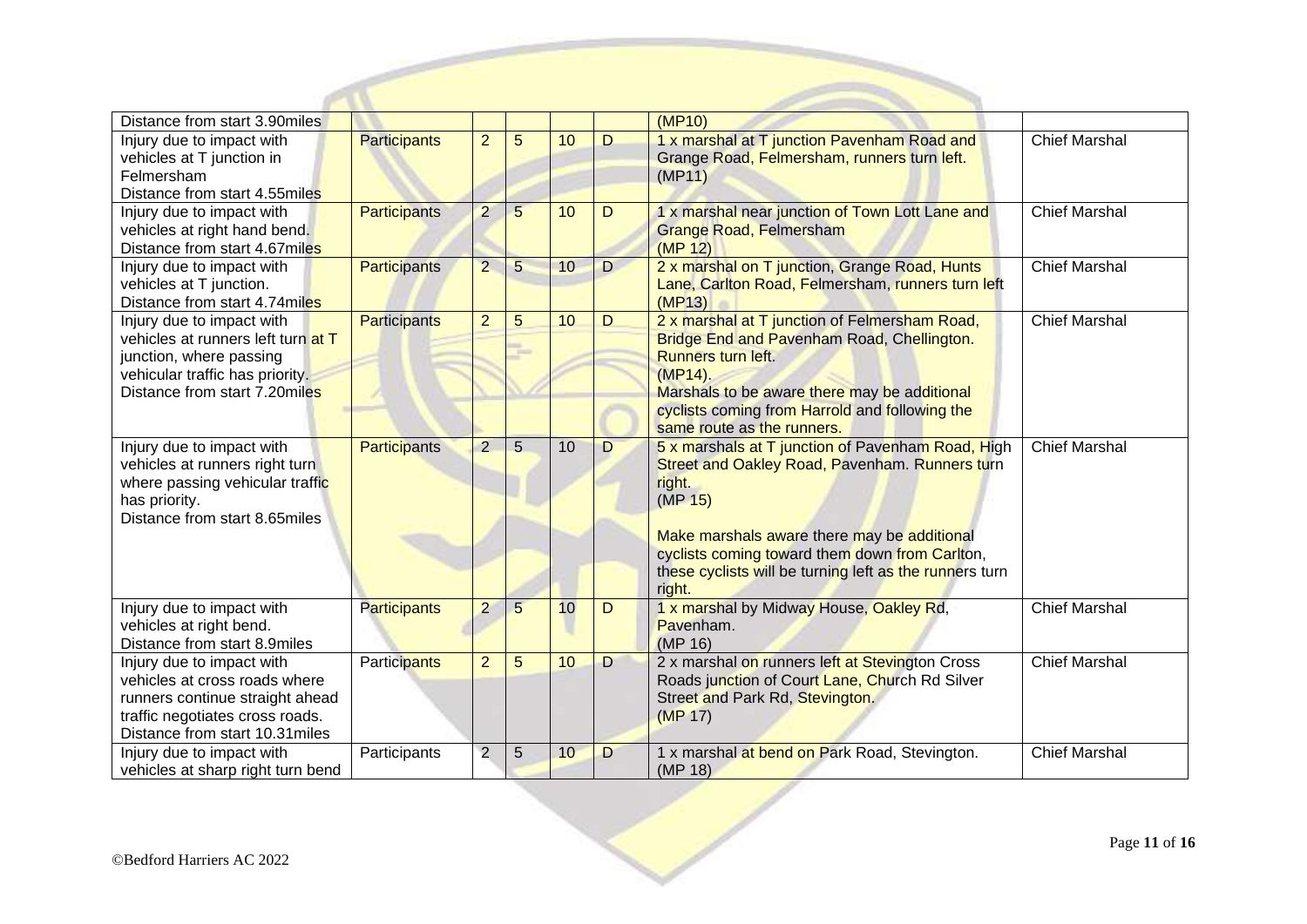| where passing traffic has<br>priority.                                                                                                                                                                                       |                            |                |                 |    |   |                                                                                                                          |                      |
|------------------------------------------------------------------------------------------------------------------------------------------------------------------------------------------------------------------------------|----------------------------|----------------|-----------------|----|---|--------------------------------------------------------------------------------------------------------------------------|----------------------|
| Distance from start 11.39miles                                                                                                                                                                                               |                            |                |                 |    |   |                                                                                                                          |                      |
| Injury due to impact with<br>vehicles as runners turn left at T<br>junction where passing traffic<br>has priority.<br>Distance from start 11.74miles                                                                         | <b>Participants</b>        | $\overline{2}$ | $5\overline{)}$ | 10 | D | 2 x marshal at junction Park Rd, Church Lane and<br>Oakley Rd, Bromham.<br>(MP <sub>19</sub> )                           | <b>Chief Marshal</b> |
| Injury due to impact with<br>vehicles at right bend<br>Distance from start 11.9miles                                                                                                                                         | <b>Participants</b>        | $\overline{2}$ | 5               | 10 | D | 1 x marshal on sharp right bend on approach to<br>Oakley bridges, Church Lane, Oakley.<br>(MP20)                         | <b>Chief Marshal</b> |
| Injury due to impact with<br>vehicles as runners cross 2<br>single track river bridges where<br>traffic has priority however<br>neither direction has priority<br>over the other direction.<br>Distance from start 12.0miles | Participants &<br>marshals | $\overline{2}$ | 5<br>m          | 10 | D | 5 x marshal one on each side of each bridge and<br>one marshal acting as team leader. Church Lane,<br>Oakley.<br>(MP 21) | <b>Chief Marshal</b> |
| Injury due to impact with<br>vehicles at T junction where<br>runners right turn, passing traffic<br>has priority.<br>Distance from start 12.32miles                                                                          | <b>Participants</b>        | $\overline{2}$ | $\overline{5}$  | 10 | D | 8 x marshal at junction of Lovell Road and Church<br>Lane, Oakley.<br>(MP22)                                             | <b>Chief Marshal</b> |
| Injury due to impact with<br>vehicles as runners turn left at<br>mini roundabout where passing<br>traffic has priority.<br>Distance from start 12.51miles                                                                    | <b>Participants</b>        | $\overline{2}$ | 5               | 10 | D | 1 x marshal at junction Lovell Road and Station<br>Road, Oakley.<br>(MP <sub>23</sub> )                                  | <b>Chief Marshal</b> |
| Injury due to impact with<br>vehicles disregarding road<br>closure. Runners continue<br>straight ahead.<br>Distance from start 12.67miles                                                                                    | <b>Participants</b>        | $\overline{2}$ | 5               | 10 | D | 1 x marshal at junction of Flax Close and Station<br>Road, Oakley.<br>(MP2)                                              | <b>Chief Marshal</b> |
| Injury due to impact with<br>vehicles disregarding road<br>closure. Runners continue<br>straight ahead.<br>Distance from start 12.70miles                                                                                    | Participants               | $\overline{2}$ | 5               | 10 | D | 2 x marshal at entrance to Event HQ grounds,<br>Station Rd, Oakley.<br>(MP3)                                             | <b>Chief Marshal</b> |
| ©Bedford Harriers AC 2022                                                                                                                                                                                                    |                            |                |                 |    |   |                                                                                                                          | Page 12 of 1         |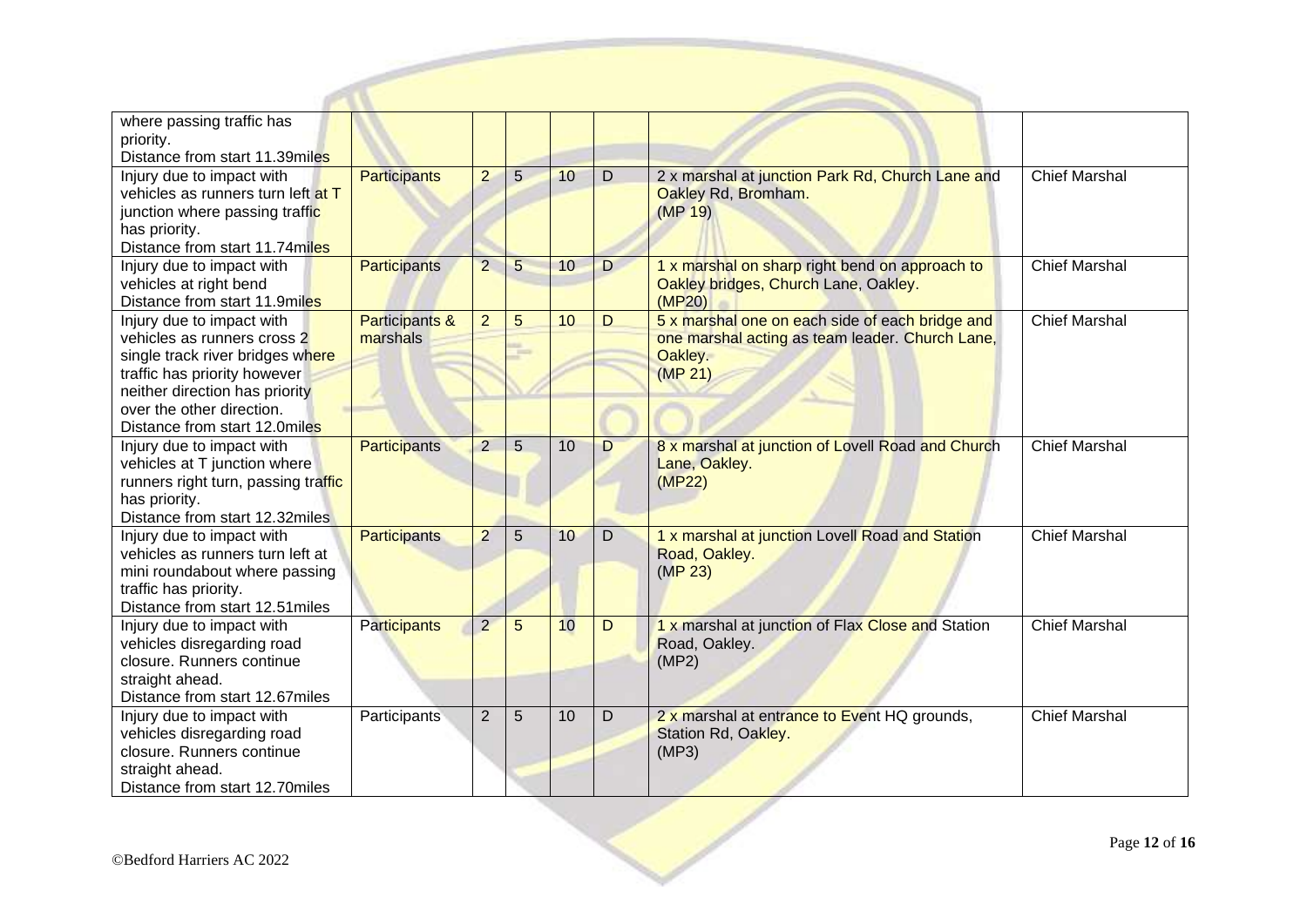| Injury due to impact with<br>vehicles disregarding road          | <b>Participants</b> | $\overline{2}$ | 5 | 10 | D | 2 x marshal at entrance to Event HQ grounds,<br>Station Rd, Oakley. | <b>Chief Marshal</b>  |
|------------------------------------------------------------------|---------------------|----------------|---|----|---|---------------------------------------------------------------------|-----------------------|
| closure. Runners continue                                        |                     |                |   |    |   | (MP4)                                                               |                       |
| straight ahead.                                                  |                     |                |   |    |   |                                                                     |                       |
| Distance from start 12.74miles                                   |                     |                |   |    |   |                                                                     |                       |
| Injury due to impact with                                        | Participants        | $\overline{2}$ | 5 | 10 | D | 2 x marshal at junction of Raynes Drive & Station                   | <b>Chief Marshal</b>  |
| vehicles disregarding road                                       |                     |                |   |    |   | <b>Road, Oakley</b>                                                 |                       |
| closure. Runners continue                                        |                     |                |   |    |   | (MP5)                                                               |                       |
| straight ahead.                                                  |                     |                |   |    |   |                                                                     |                       |
| Distance from start 12.92miles<br>Injury due to impact with      | <b>Participants</b> | $\overline{2}$ | 5 | 10 | D | 1 x marshal at junction of Brockwell, and Station                   | <b>Chief Marshal</b>  |
| vehicles disregarding road                                       |                     |                |   |    |   | Rd, Oakley.                                                         |                       |
| closure immediately after start                                  |                     |                |   |    |   | (MP6)                                                               |                       |
| and for a distance of 0.5 miles                                  |                     |                | ÷ |    |   |                                                                     |                       |
| whilst runners are using                                         |                     |                |   |    |   |                                                                     |                       |
| complete width of carriageway.                                   |                     |                |   |    |   |                                                                     |                       |
| Distance from start 13.06miles                                   |                     |                |   |    |   |                                                                     |                       |
| Injury due to impact with                                        | Participants        | $\overline{2}$ | 5 | 10 | D | 2 x marshal at cross roads, Highfield Road, High                    | Chief Marshal         |
| vehicles at T junction, runners                                  |                     |                |   |    |   | Street, Pavenham Road, Station Road, Oakley                         |                       |
| direction straight on, where                                     |                     |                |   |    |   | (MP7)                                                               |                       |
| passing vehicular traffic has<br>priority.                       |                     |                |   |    |   | Road closure order in place.                                        | <b>Event Director</b> |
| Distance from start 13.17miles                                   |                     |                |   |    |   | Make marshals aware there may be additional                         |                       |
|                                                                  |                     |                |   |    |   | cyclists coming from Pavennham and turning into                     |                       |
|                                                                  |                     |                |   |    |   | <b>Highfield Road.</b>                                              |                       |
| Injury due to impact with                                        | <b>Participants</b> | $\overline{2}$ | 5 | 10 | D | 1 x marshal at end of Stafford Causeway,                            | <b>Chief Marshal</b>  |
| vehicles at right hand bend.                                     |                     |                |   |    |   | Pavenham Rd, Oakley.                                                |                       |
| Distance from start 13.77miles                                   |                     |                |   |    |   | (MP8)                                                               |                       |
| Injury due to impact with                                        | <b>Participants</b> | $\overline{2}$ | 5 | 10 | D | 2 x marshal at T junction of Church Lane, High                      | <b>Chief Marshal</b>  |
| vehicles where passing                                           |                     |                |   |    |   | Street & Pavenham Road. Runners direction is                        |                       |
| vehicular traffic has priority<br>Distance from start 14.98miles |                     |                |   |    |   | straight ahead.<br>(MP 9)                                           |                       |
| Injury due to impact with                                        | Participants        | $\overline{2}$ | 5 | 10 | D | 2 x marshal at T junction of High Street & Mill Lane,               | Chief Marshal         |
| vehicles as runners negotiate                                    |                     |                |   |    |   | Pavenham.                                                           |                       |
| sharp right bend.                                                |                     |                |   |    |   | (MP24)                                                              |                       |
| Distance from start 15.18miles                                   |                     |                |   |    |   |                                                                     |                       |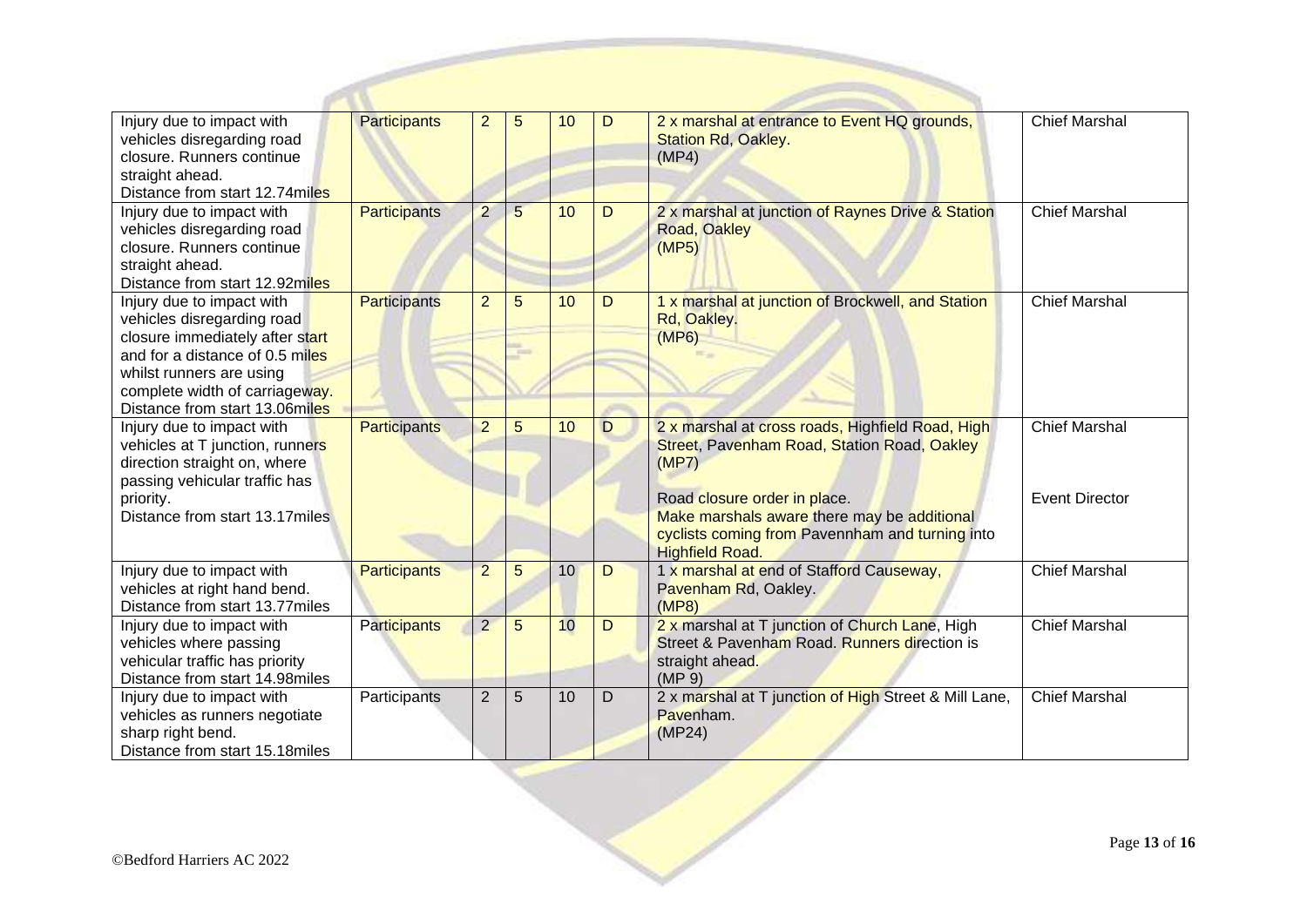| Injury due to impact with<br>vehicles at T junction where<br>passing traffic has priority.<br>Distance from start 16.02miles                                                                                                  | <b>Participants</b>        | 2              | 5               | 10 | D              | 2 x marshals at T junction of Pavenham Road, High<br>Street and Oakley Rd, Pavenham. Runners straight<br>on.<br>(MP 15)                           | <b>Chief Marshal</b> |
|-------------------------------------------------------------------------------------------------------------------------------------------------------------------------------------------------------------------------------|----------------------------|----------------|-----------------|----|----------------|---------------------------------------------------------------------------------------------------------------------------------------------------|----------------------|
| Injury due to impact with<br>vehicles at right bend.<br>Distance from start 16.36miles                                                                                                                                        | Participants               | $\overline{2}$ | 5               | 10 | D              | 1 x marshal by Midway House, Oakley Rd,<br>Pavenham.<br>(MP 16)                                                                                   | <b>Chief Marshal</b> |
| Injury due to impact with<br>vehicles at cross roads where<br>passing traffic has priority.<br>Distance from start 17.68miles                                                                                                 | Participants               | $\overline{2}$ | 5               | 10 | D              | 2 x marshal on runners left at Stevington Cross<br>Roads, junction of Court Lane, Church Rd, Silver<br>Street and Park Rd, Stevington.<br>(MP 17) | <b>Chief Marshal</b> |
| Injury due to impact with<br>vehicles on sharp right bend<br>where passing traffic has<br>priority.<br>Distance from start 18.77miles                                                                                         | <b>Participants</b>        | $\overline{2}$ | 5               | 10 | D              | 1 x marshal at bend on Park Rd, Stevington.<br>(MP 18)                                                                                            | <b>Chief Marshal</b> |
| Injury due to impact with<br>vehicles as runners turn left<br>where passing traffic has<br>priority.<br>Distance from start 19.11miles                                                                                        | Participants               | $\overline{2}$ | 5               | 10 | D              | 2 x marshal at T junction of Park Rd, Church Lane<br>and Oakley Road, Bromham.<br>(MP 19)                                                         | <b>Chief Marshal</b> |
| Injury due to impact with<br>vehicles at right bend.<br>Distance from start 19.36miles                                                                                                                                        | Participants               | $\overline{2}$ | $\overline{5}$  | 10 | $\overline{D}$ | 1 x marshal on sharp right bend on approach to<br>Oakley bridges, Church Lane, Oakley.<br>(MP20)                                                  | <b>Chief Marshal</b> |
| Injury due to impact with<br>vehicles as runners cross 2<br>single track river bridges where<br>traffic has priority however<br>neither direction has priority<br>over the other direction.<br>Distance from start 19.45miles | Participants &<br>marshals | $\overline{2}$ | 5               | 10 | D              | 5 x marshal one on each side of each bridge and<br>one marshal acting as team leader. Church Lane,<br>Oakley.<br>(MP 21)                          | <b>Chief Marshal</b> |
| Injury due to impact with<br>vehicles at T junction, runners<br>right turn, where passing traffic<br>has priority.<br>Distance from start 19.69miles                                                                          | Participants               | $\overline{2}$ | 5               | 10 | D              | 8 x marshal at T junction of Lovell Road and Church<br>Lane, Oakley.<br>(MP22)                                                                    | <b>Chief Marshal</b> |
| Injury due to impact with<br>vehicles at runners turn left at                                                                                                                                                                 | Participants               | $\overline{2}$ | $5\overline{)}$ | 10 | D              | 1 x marshal at junction Lovell Road and Station<br>Road, Oakley.                                                                                  | <b>Chief Marshal</b> |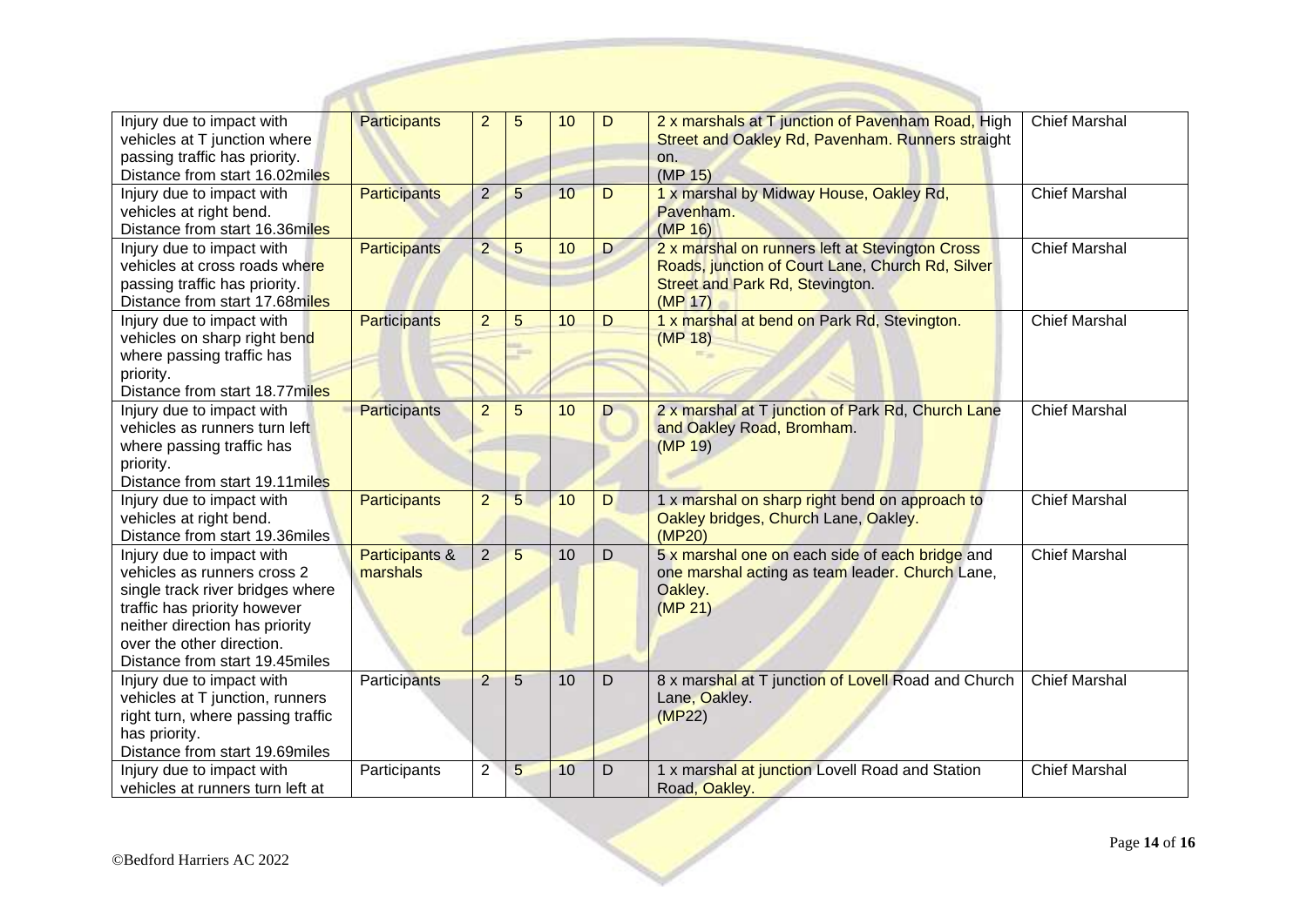| mini roundabout where passing<br>traffic has priority.<br>Distance from start 19.89miles              |                             |                |   |    |   | (MP 23)                                                                                                                                                                                                          |                          |
|-------------------------------------------------------------------------------------------------------|-----------------------------|----------------|---|----|---|------------------------------------------------------------------------------------------------------------------------------------------------------------------------------------------------------------------|--------------------------|
| Injury due to impact with<br>vehicles disregarding road<br>closure.<br>Distance from start 19.92miles | <b>Participants</b>         | $\overline{2}$ | 5 | 10 | D | 1 x marshal at junction of Flax Close and Station<br>Road, Oakley.<br>(MP2)                                                                                                                                      | <b>Chief Marshal</b>     |
| Injury due to impact with<br>vehicles disregarding road<br>closure.<br>Distance from start 19.95miles | <b>Participants</b>         | $\overline{2}$ | 5 | 10 | D | 2 x marshal at entrance to Event HQ grounds,<br><b>Station Rd, Oakley</b><br>(MP3)<br><b>Signal</b>                                                                                                              | <b>Chief Marshal</b>     |
| <b>General On Course</b>                                                                              |                             |                |   |    |   |                                                                                                                                                                                                                  |                          |
| Injury due to impact with<br>vehicles                                                                 | <b>Participants</b>         | $\overline{2}$ | 5 | 10 | D | Additional signing and marshals provided in Church<br>Lane Pavenham over to Felmersham as a result of<br>steep hill, narrow road and sharp bends.                                                                | <b>Chief Marshal</b>     |
| Injury due to impact with<br>vehicles at right hand bends                                             | Participants,<br>volunteers | $\overline{2}$ | 5 | 10 | D | Additional signing and roving marshal (Chief<br>Marshal) between Felmersham and Chellington<br>where there are a series of right turn bends on a<br>quiet country road.                                          |                          |
| <b>Water stations</b>                                                                                 |                             |                |   |    |   |                                                                                                                                                                                                                  |                          |
| Injury due to impact with<br>vehicles as runners negotiate<br>water stations.                         | Participants,<br>volunteers | $\overline{2}$ | 5 | 10 | D | Volunteers to wear Hi Vis tabards and to remain off<br>road where possible and out of runners' line. Where<br>youth organisations (ATC & similar) provide<br>volunteers they will also provide supervisory staff | Water station<br>manager |

| <b>Other considerations</b> |                                                                                                   |                      |
|-----------------------------|---------------------------------------------------------------------------------------------------|----------------------|
| Marshals and volunteers     | Briefed by Chief marshal on action to take in emergency, mobile telephone numbers of Event        | <b>Chief Marshal</b> |
|                             | Director and Chief Marshal provided in volunteers briefing notes.                                 |                      |
|                             | Marshals and volunteers should know their precise location as given in written briefing notes.    |                      |
|                             | Marshals and volunteers to be advised to call 999 in any emergency being prepared to give         |                      |
|                             | their precise location and the nature of the emergency.                                           |                      |
|                             | In an emergency situation where signal strength is insufficient marshal to request competitor to  |                      |
|                             | take message to next marshal.                                                                     |                      |
|                             | Wear Hi Vis tabards.                                                                              |                      |
| Communication               | Mobile telephone; in an emergency situation where signal strength is insufficient competitor will | <b>Chief Marshal</b> |
|                             | be requested to take message to next marshal.                                                     |                      |